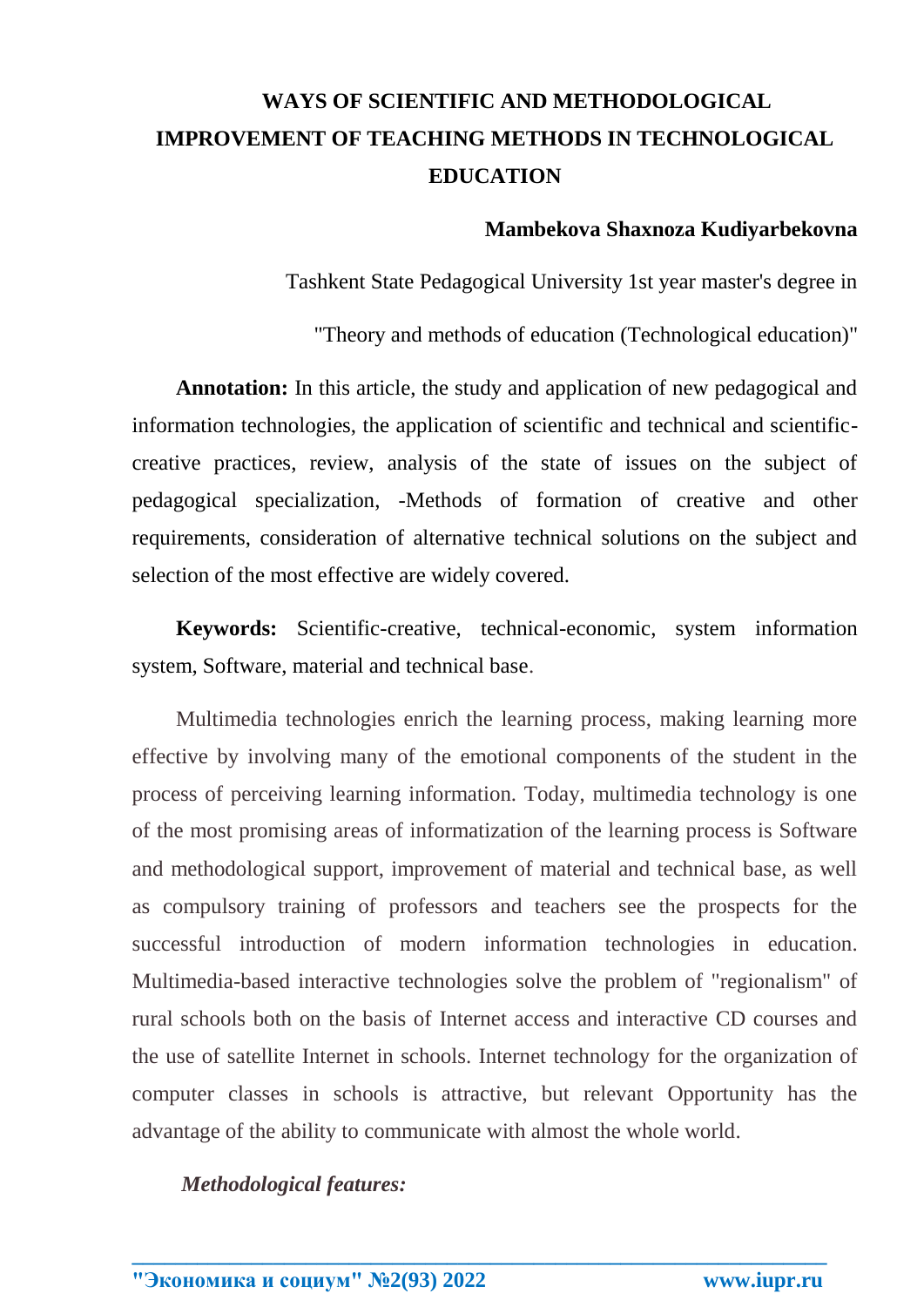- Lessons with the use of multimedia presentations are conducted in computer laboratories with the use of multimedia projectors, resident directories, automated learning systems, video recordings of various programs, etc .;
- $\cdot$  In practical classes, each student should be allocated a separate computer, it is advisable to create a personal folder called his class code and the student's last name;
- Individual approach, including individualized curricula, multi-level task bank (for practical training and laboratory work) should be widely used;
- provide opportunities for parallel and concentric study of key sections of the program; this allows students to gain in-depth knowledge as they master the course without losing the integrity of the presentation of the entire material in each section;
- The following interrelated principles should be followed: cognitive motivation; multifaceted perception; "input" system-information analysis;
- It is necessary to use more problem-based learning, to ensure the development of real programs (documents, tables, databases) that can be used by students in the learning process.

## *Advantages of multimedia technologies:*

- $\triangleright$  The use of multimedia technologies in education has the following advantages over traditional education:
- $\triangleright$  allows the use of color graphics, animation, soundtrack, hypertext;
- $\triangleright$  Provides constant updating;
- $\triangleright$  Low publishing and reproduction costs;
- $\triangleright$  allows you to place interactive web elements, such as tests or workbooks;
- $\triangleright$  allows copying and transfer of parts for quotation;
- $\triangleright$  allows the passage of the material to be non-linear due to the many hyperlinks;
- $\triangleright$  Establishes hyperlinks to additional publications in e-libraries or educational sites.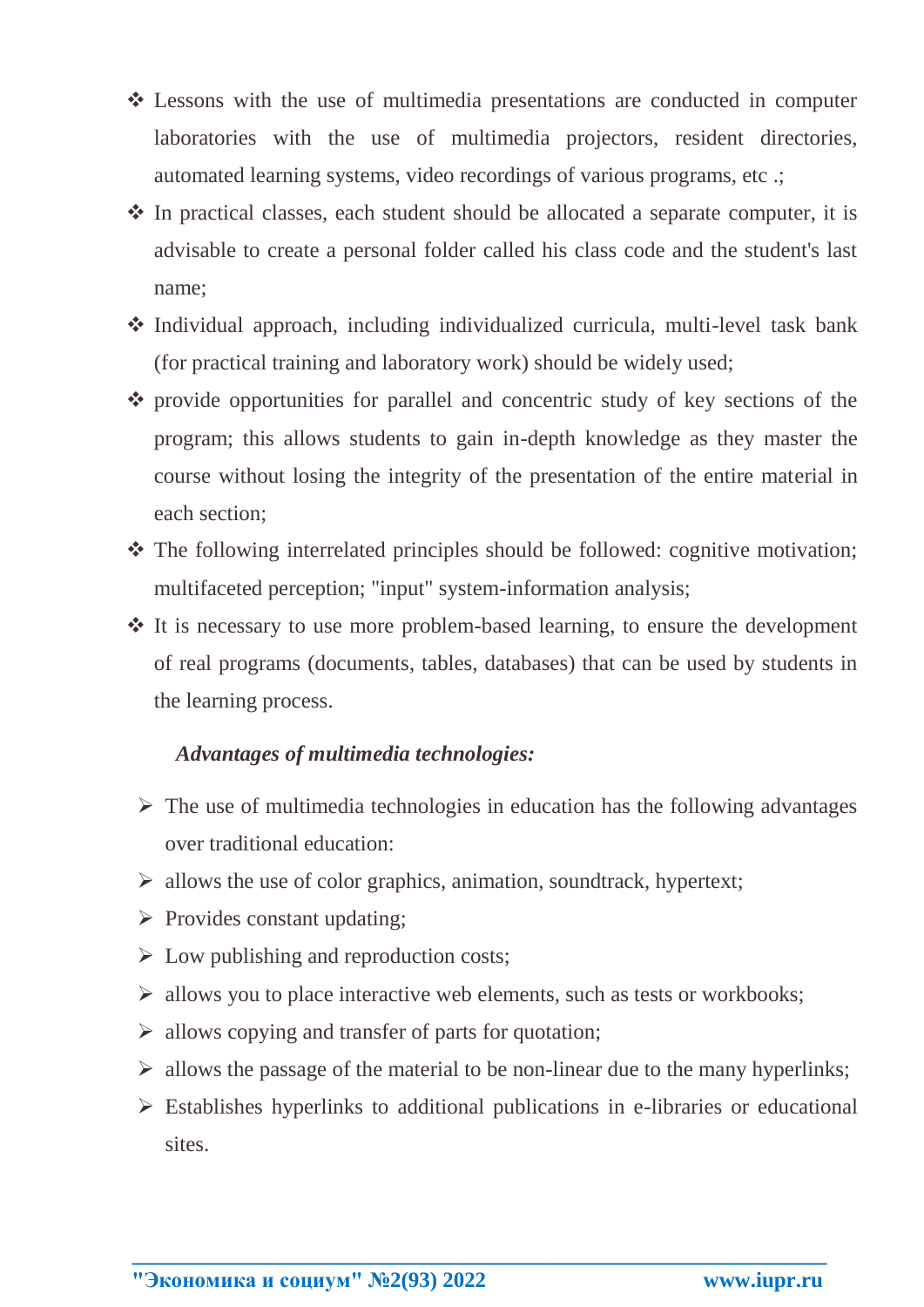Multimedia allows the combination of verbal and visual-sensory information, which helps to motivate students, creating a real environment for learning. Organizing lessons in the classroom using multimedia technologies allows you to save time by using the very simple tools available to any student, and thus activate the presentation of educational material. In the course of the lesson, the students themselves can create a visualized colorful learning and play environment that has a truly revolutionary impact on the students 'perception of the subject of" Computer Science ". Multimedia computer technology allows the teacher to quickly combine different tools, save lesson time and fill it with information, which contributes to a deeper and more conscious mastering of the material being studied.

Of all the information channels, the visual channel is the strongest, so its application in the field of education using multimedia is more advanced. However, this does not negate the importance and significance of other media. For example, the effectiveness of mastering the material significantly increases the creation of its own dominant rhythm for each multimedia textbook through the optimal selection of musical accompaniment.

*Methodological support technologies in the educational process.* In preparing educational multimedia presentations, on the one hand, it is necessary to take into account the general didactic principles of creating training courses, the requirements arising from the psychological features of screen and print-based information reception (because any text can be printed on paper) , ergonomic requirements, and the second is to make the most of the opportunities that telecommunications network software and modern information technologies give us. Naturally, it is necessary to start with didactic and cognitive goals and objectives, because information technology tools are the essence of didactic tasks. In other words, the effectiveness of multimedia presentations depends on the quality of materials used (training courses) and the skills of teachers involved in this process. . Therefore, the priority is the pedagogical, meaningful organization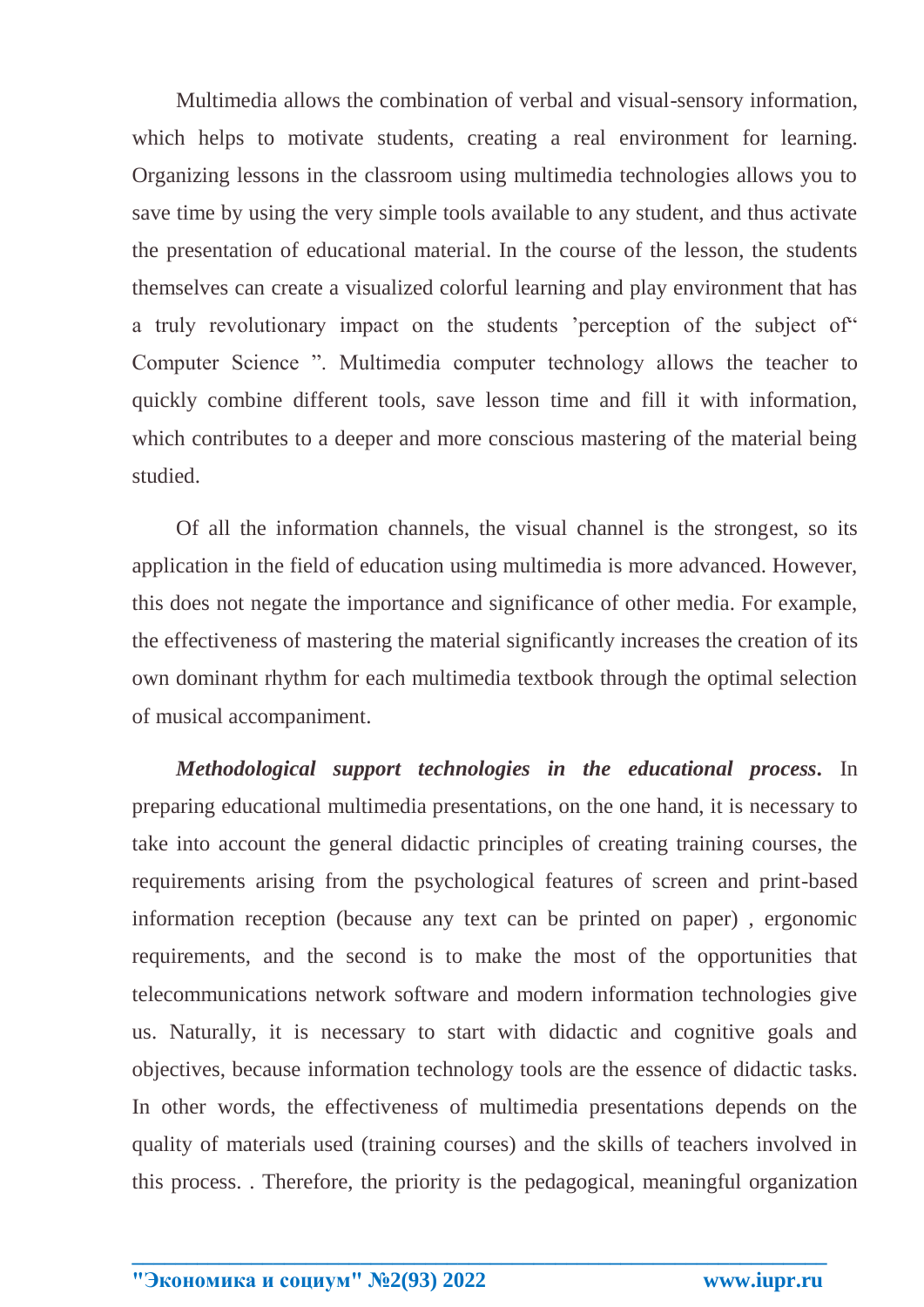of multimedia presentations (both at the design stage of the presentation and in the process of its use). Hence the importance of conceptual pedagogical rules that need to build a modern lesson using multimedia presentations.

When creating a script diagram and creating a text attachment for a multimedia presentation, you should follow these principles: The presentation should be short, clear, and compositionally coherent. The duration of the presentation with the script should not exceed 20-30 minutes. For the show, you will need to prepare about 20-25 slides (showing a single slide takes about 1 minute, as well as time to answer questions from the audience).

When presenting the material, it is necessary to highlight a few key points to highlight the issue from different angles and return to them from time to time during the presentation. This will ensure that the information is received correctly by your audience. If you want to get your point across, don't be afraid to repeat your point.

*Instructions for creating an effective presentation:* How to create a presentation The following diagram will help you work on your presentation. Before you start working on a presentation, you need to fully understand what you are talking about. There should be nothing superfluous in the presentation. Each slide should show the desired link in the story and work according to the overall idea of the presentation. Unsuccessful slides need to be merged, moved, or deleted with others. Use predefined templates when choosing a character style and background color. Don't be afraid to be creative.

## *When creating multimedia presentations, you need the following:*

- $\checkmark$  Divide the lesson into small semantic parts modules. Each slide should have a title;
- $\checkmark$  Select the appropriate expression form for each module and provide section title, texts, pictures, tables, graphs, audio and video sequences, and more. (according to the content);